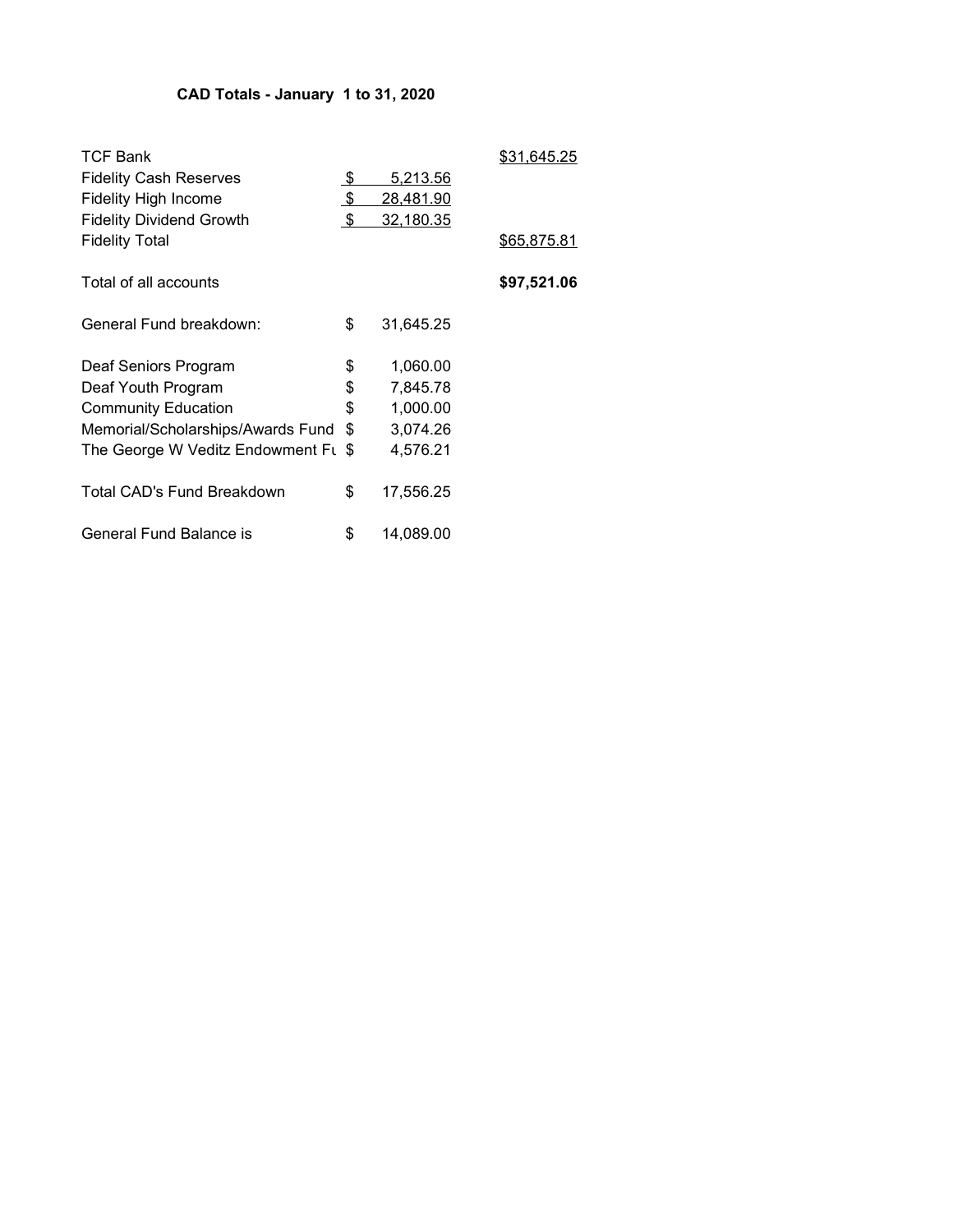# CAD Totals - February 1 to 28, 2020

| <b>TCF Bank</b>                    |             | <u>\$33,269.39</u> |
|------------------------------------|-------------|--------------------|
| <b>Fidelity Cash Reserves</b>      | \$ 5,213.56 |                    |
| Fidelity High Income               | \$28,481.90 |                    |
| <b>Fidelity Dividend Growth</b>    | \$32,180.35 |                    |
| <b>Fidelity Total</b>              |             | <u>\$65,875.81</u> |
| Total of all accounts              |             | \$99,145.20        |
| General Fund breakdown:            | \$33,269.39 |                    |
| Deaf Seniors Program               | \$1,060.00  |                    |
| Deaf Youth Program                 | \$7,845.78  |                    |
| <b>Community Education</b>         | \$1,000.00  |                    |
| Memorial/Scholarships/Awards Fund  | \$ 3,074.26 |                    |
| The George W Veditz Endowment Fund | \$4,576.21  |                    |
| <b>Total CAD's Fund Breakdown</b>  | \$17,556.25 |                    |
| General Fund Balance is            | \$15,713.14 |                    |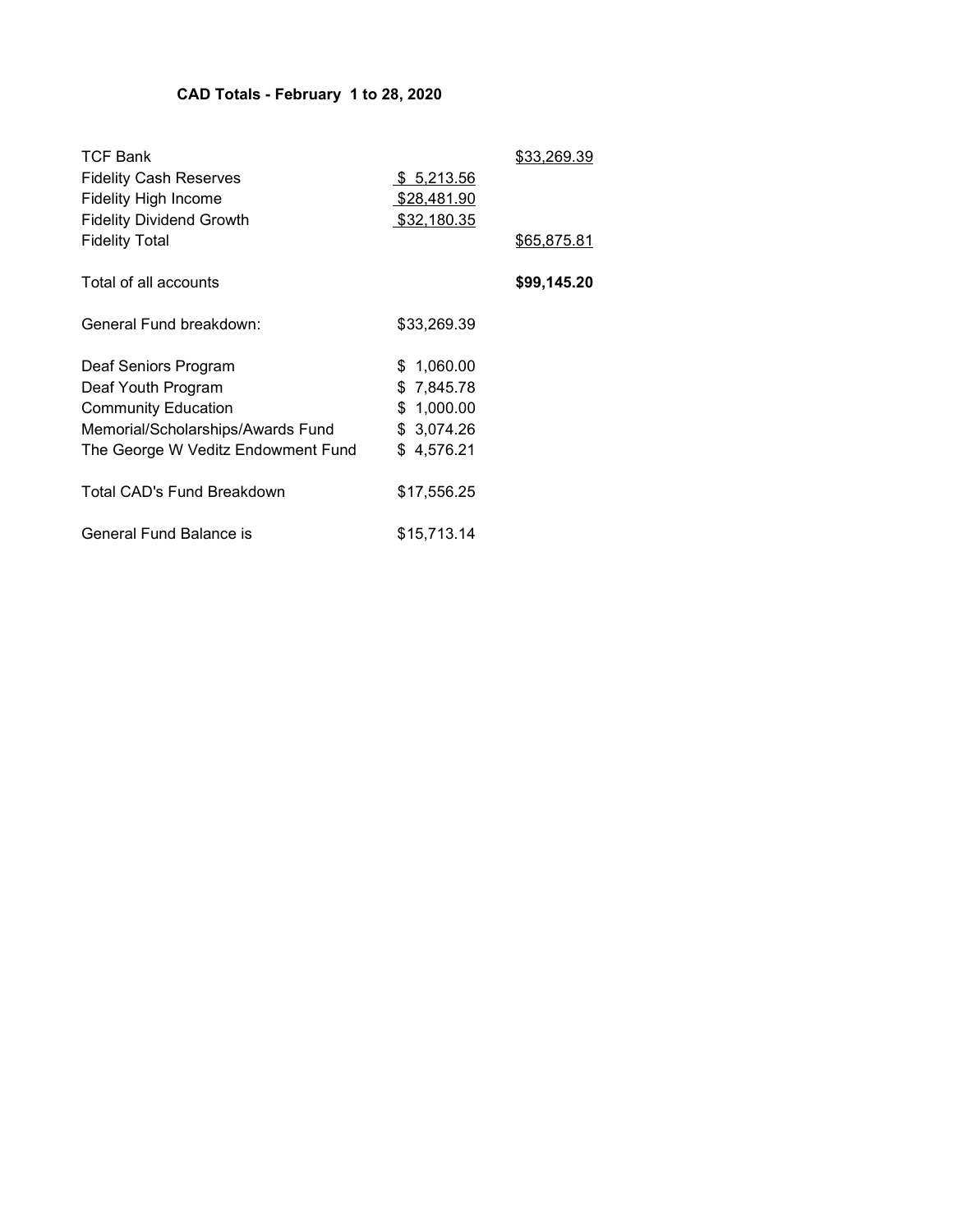# CAD Totals - March 1 to 31, 2020

| <b>TCF Bank</b>                    |                         |           | <u>\$33,269.39</u> |
|------------------------------------|-------------------------|-----------|--------------------|
| <b>Fidelity Cash Reserves</b>      | <u>\$</u>               | 5,213.56  |                    |
| <b>Fidelity High Income</b>        | $\mathfrak{L}$          | 28,481.90 |                    |
| <b>Fidelity Dividend Growth</b>    | $\sqrt[6]{\frac{1}{2}}$ | 32,180.35 |                    |
| <b>Fidelity Total</b>              |                         |           | \$65,875.81        |
| Total of all accounts              |                         |           | \$99,145.20        |
| General Fund breakdown:            | \$                      | 33,269.39 |                    |
| Deaf Seniors Program               | \$                      | 1,060.00  |                    |
| Deaf Youth Program                 | \$                      | 7,845.78  |                    |
| <b>Community Education</b>         | \$                      | 1,000.00  |                    |
| Memorial/Scholarships/Awards Fund  | \$                      | 3,074.26  |                    |
| The George W Veditz Endowment Fund | \$                      | 4,576.21  |                    |
| <b>Total CAD's Fund Breakdown</b>  | \$                      | 17,556.25 |                    |
| General Fund Balance is            | \$                      | 15,713.14 |                    |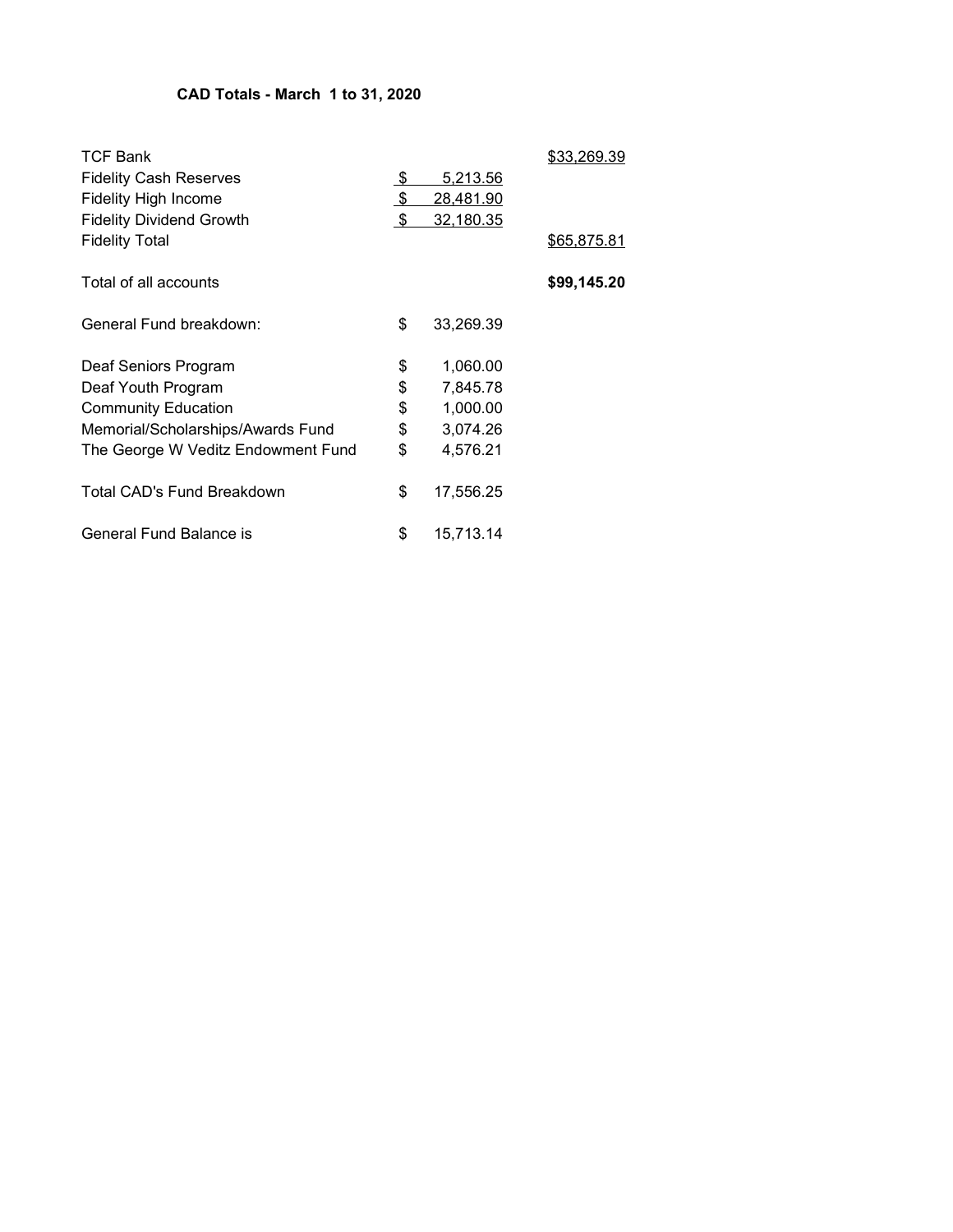# CAD Totals - April 1 to 30, 2020

| <b>TCF Bank</b><br><b>Fidelity Cash Reserves</b><br><b>Fidelity High Income</b><br><b>Fidelity Dividend Growth</b> | \$ 5,221.79<br>\$25,434.85<br>\$26,476.14 | <u>\$33,571.29</u> |
|--------------------------------------------------------------------------------------------------------------------|-------------------------------------------|--------------------|
| <b>Fidelity Total</b>                                                                                              |                                           | <u>\$57,132.78</u> |
| Total of all accounts                                                                                              |                                           | \$90,704.07        |
| General Fund breakdown:                                                                                            | \$33,571.29                               |                    |
| Deaf Seniors Program                                                                                               | \$1,060.00                                |                    |
| Deaf Youth Program                                                                                                 | \$7,845.78                                |                    |
| <b>Community Education</b>                                                                                         | \$1,000.00                                |                    |
| Memorial/Scholarships/Awards Fund                                                                                  | \$3,074.26                                |                    |
| The George W Veditz Endowment Fund                                                                                 | \$4,576.21                                |                    |
| Total CAD's Fund Breakdown                                                                                         | \$17,556.25                               |                    |
| General Fund Balance is                                                                                            | \$16,015.04                               |                    |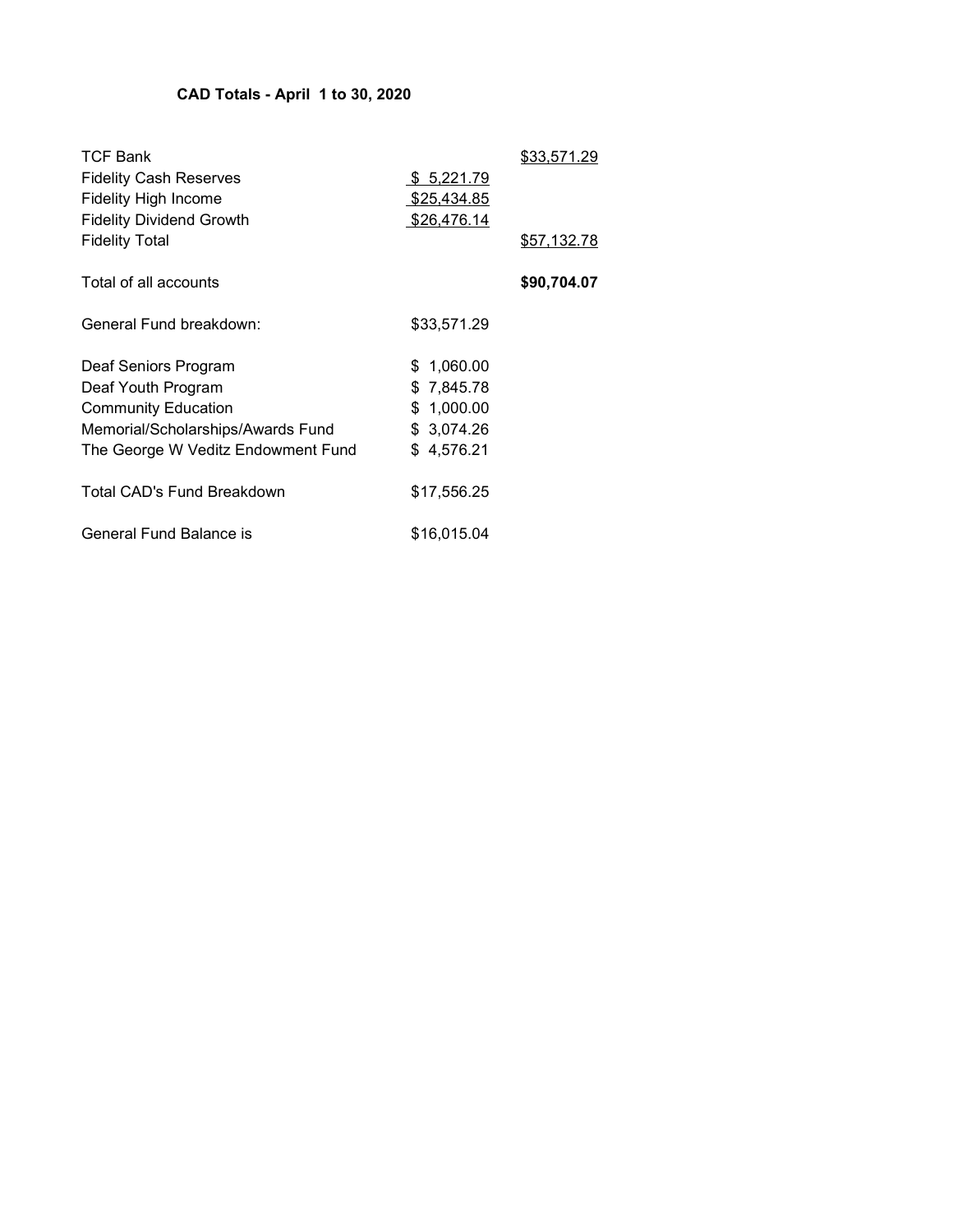# CAD Totals - May 1 to 31, 2020

| <b>TCF Bank</b><br><b>Fidelity Cash Reserves</b><br><b>Fidelity High Income</b> | \$ 5,221.79<br>\$25,434.85 | <u>\$33,528.28</u> |
|---------------------------------------------------------------------------------|----------------------------|--------------------|
| <b>Fidelity Dividend Growth</b><br><b>Fidelity Total</b>                        | \$26,476.14                | <u>\$57,132.78</u> |
| Total of all accounts                                                           |                            | \$90,661.06        |
| General Fund breakdown:                                                         | \$33,528.28                |                    |
| Deaf Seniors Program                                                            | \$1,060.00                 |                    |
| Deaf Youth Program                                                              | \$7,845.78                 |                    |
| <b>Community Education</b>                                                      | \$1,000.00                 |                    |
| Memorial/Scholarships/Awards Fund                                               | \$ 3,074.26                |                    |
| The George W Veditz Endowment Fund                                              | \$4,576.21                 |                    |
| Total CAD's Fund Breakdown                                                      | \$17,556.25                |                    |
| General Fund Balance is                                                         | \$15,972.03                |                    |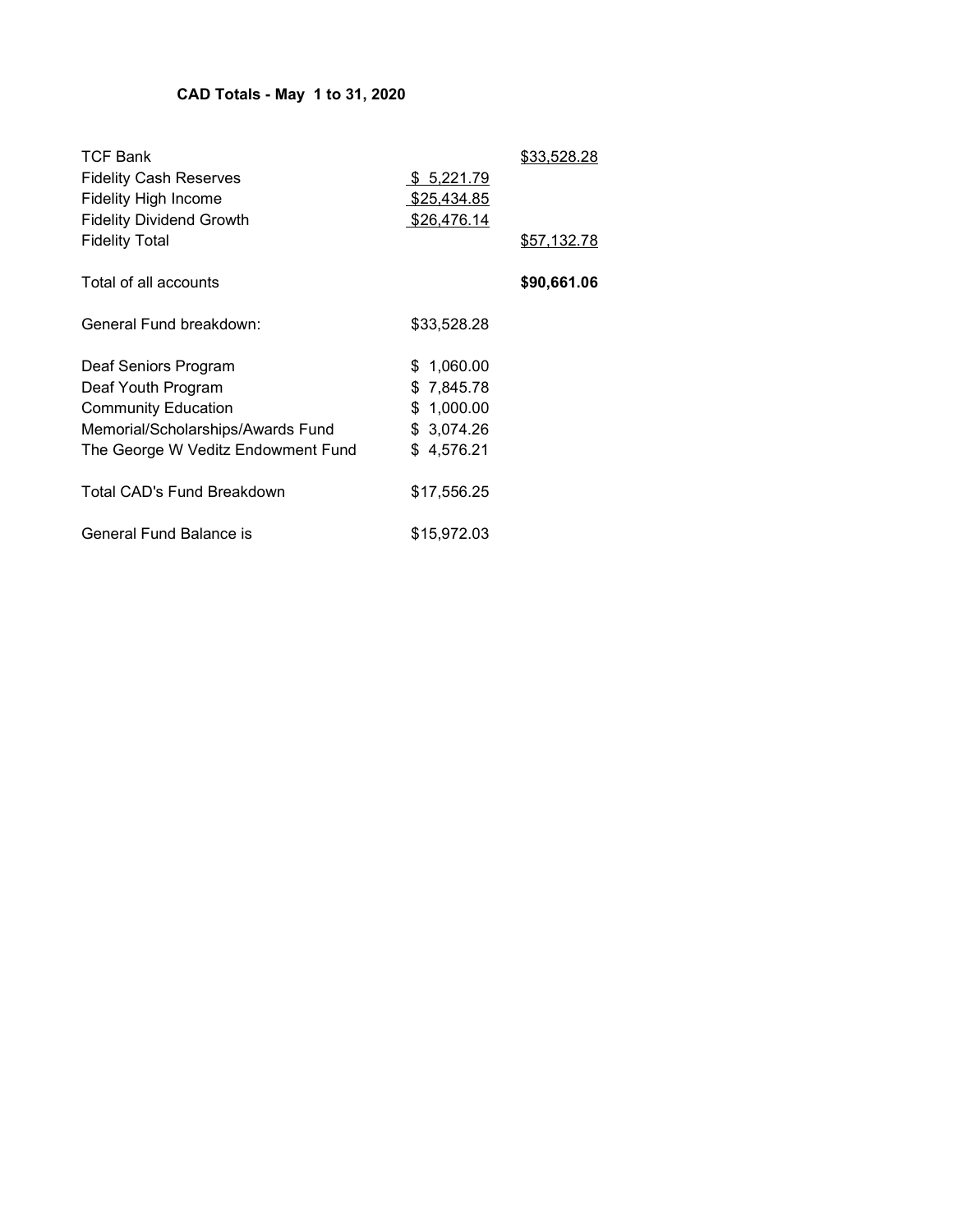## CAD Totals - June 1 to 30, 2020

| <b>TCF Bank</b><br><b>Fidelity Cash Reserves</b><br><b>Fidelity High Income</b> | <u>\$5,221.79</u><br>\$25,434.85 | \$32,940.22        |
|---------------------------------------------------------------------------------|----------------------------------|--------------------|
| <b>Fidelity Dividend Growth</b><br><b>Fidelity Total</b>                        | <u>\$26,476.14</u>               | <u>\$57,132.78</u> |
| Total of all accounts                                                           |                                  | \$90,073.00        |
| General Fund breakdown:                                                         | \$32,940.22                      |                    |
| Deaf Seniors Program                                                            | \$1,060.00                       |                    |
| Deaf Youth Program                                                              | \$7,845.78                       |                    |
| <b>Community Education</b>                                                      | \$1,000.00                       |                    |
| Memorial/Scholarships/Awards Fund                                               | \$3,074.26                       |                    |
| The George W Veditz Endowment Fund                                              | \$4,576.21                       |                    |
| Total CAD's Fund Breakdown                                                      | \$17,556.25                      |                    |
| General Fund Balance is                                                         | \$15,383.97                      |                    |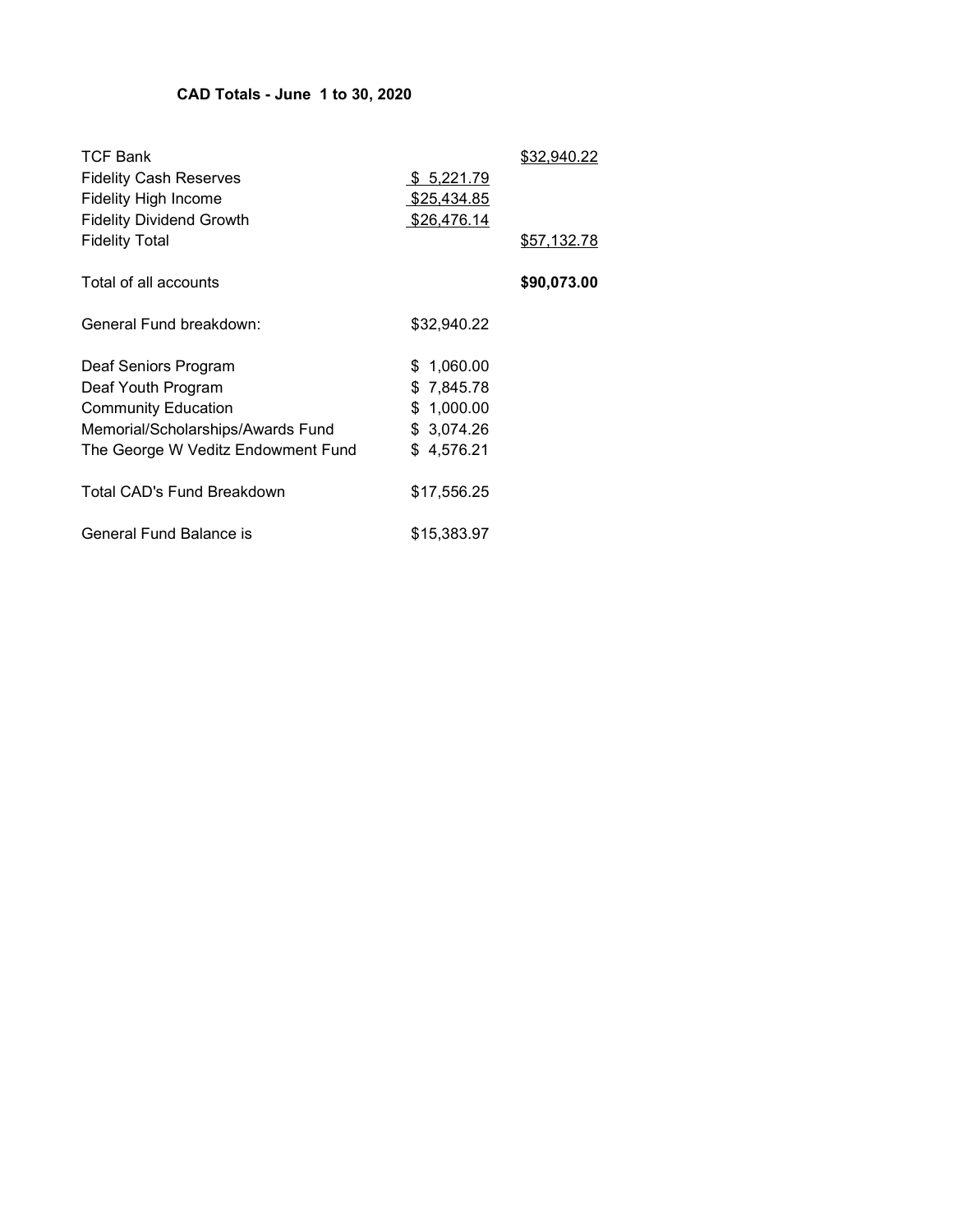# CAD Totals - July 1 to 31, 2020

| <b>TCF Bank</b><br><b>Fidelity Cash Reserves</b><br><b>Fidelity High Income</b> | <u>\$5,221.93</u><br>\$27,295.15 | \$32,845.27        |
|---------------------------------------------------------------------------------|----------------------------------|--------------------|
| <b>Fidelity Dividend Growth</b><br><b>Fidelity Total</b>                        | <u>\$28,391.90</u>               | <u>\$60,908.98</u> |
| Total of all accounts                                                           |                                  | \$93,754.25        |
| General Fund breakdown:                                                         | \$32,845.27                      |                    |
| Deaf Seniors Program                                                            | \$1,060.00                       |                    |
| Deaf Youth Program                                                              | \$7,845.78                       |                    |
| <b>Community Education</b>                                                      | \$1,000.00                       |                    |
| Memorial/Scholarships/Awards Fund                                               | \$3,074.26                       |                    |
| The George W Veditz Endowment Fund                                              | \$4,576.21                       |                    |
| Total CAD's Fund Breakdown                                                      | \$17,556.25                      |                    |
| General Fund Balance is                                                         | \$15,289.02                      |                    |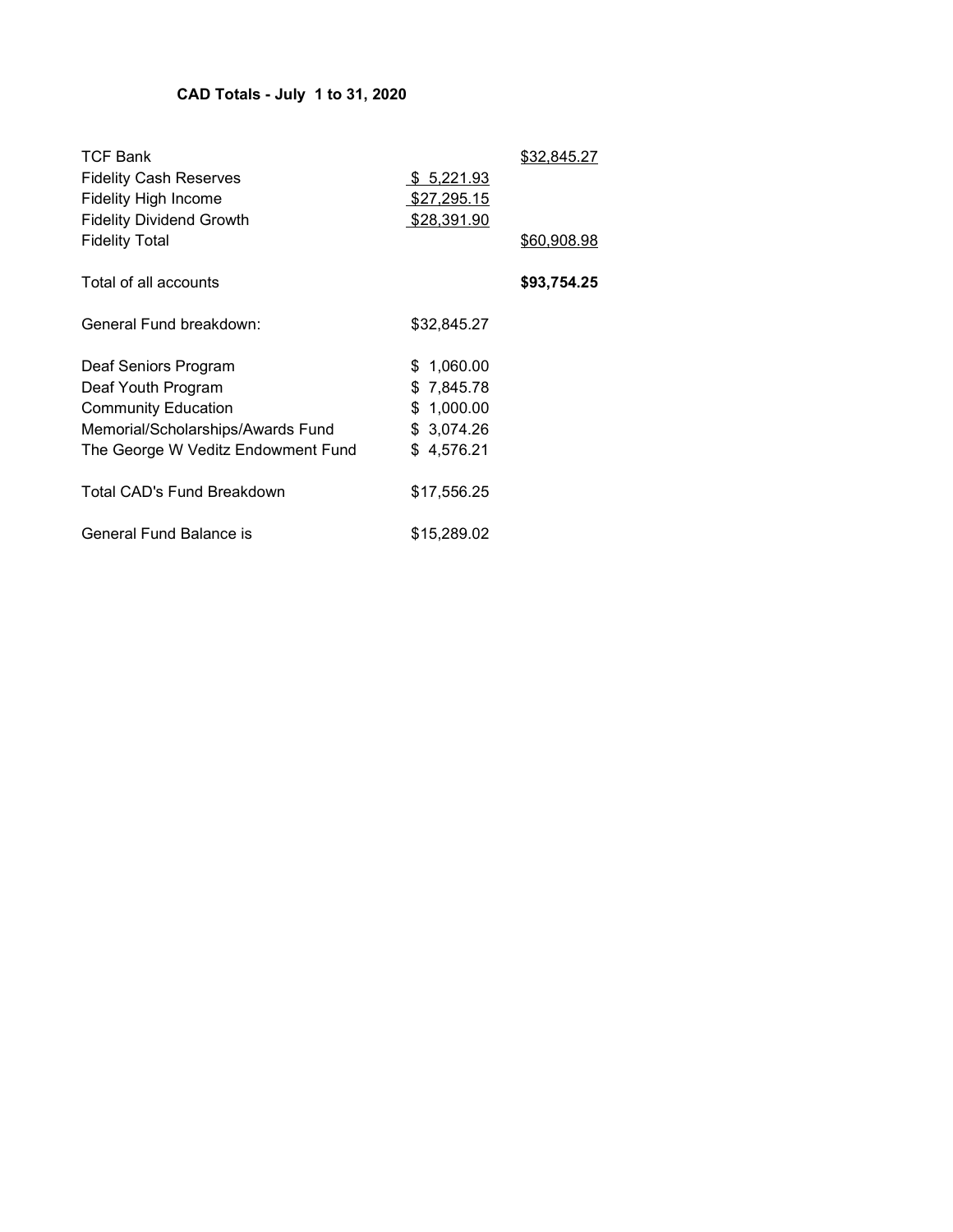# CAD Totals - August 1 to 31, 2020

| <b>TCF Bank</b><br><b>Fidelity Cash Reserves</b><br><b>Fidelity High Income</b><br><b>Fidelity Dividend Growth</b> | <u>\$5,221.93</u><br>\$27,295.15<br>\$28,391.90 | <u>\$32,844.72</u> |
|--------------------------------------------------------------------------------------------------------------------|-------------------------------------------------|--------------------|
| <b>Fidelity Total</b>                                                                                              |                                                 | \$60,908.98        |
| Total of all accounts                                                                                              |                                                 | \$93,753.70        |
| General Fund breakdown:                                                                                            | \$32,844.72                                     |                    |
| Deaf Seniors Program                                                                                               | \$1,060.00                                      |                    |
| Deaf Youth Program                                                                                                 | \$7,845.78                                      |                    |
| <b>Community Education</b>                                                                                         | \$1,000.00                                      |                    |
| Memorial/Scholarships/Awards Fund                                                                                  | \$ 3,074.26                                     |                    |
| The George W Veditz Endowment Fund                                                                                 | \$4,576.21                                      |                    |
| Total CAD's Fund Breakdown                                                                                         | \$17,556.25                                     |                    |
| General Fund Balance is                                                                                            | \$15,288.47                                     |                    |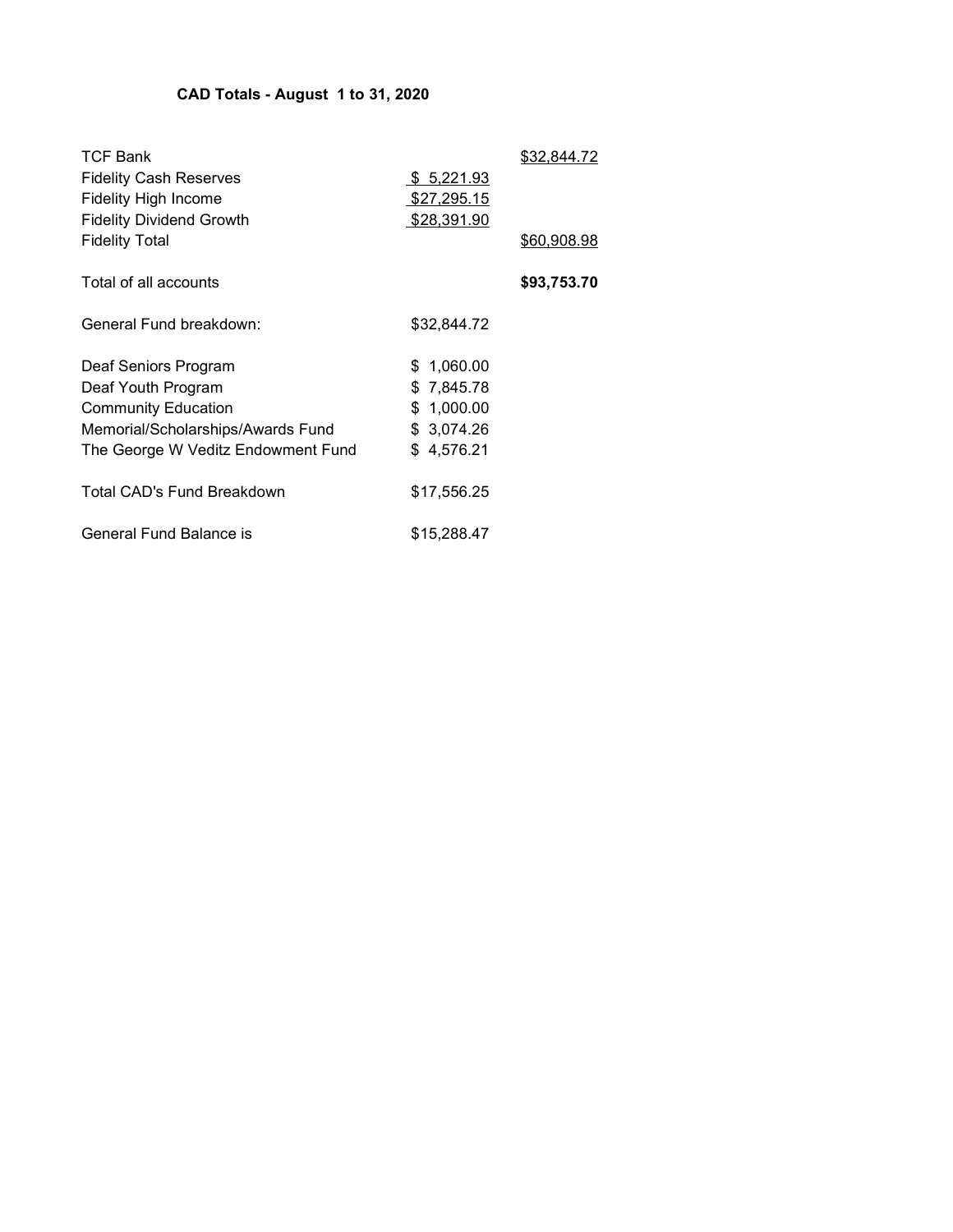# CAD Totals - September 1 to 30, 2020

| <b>TCF Bank</b><br><b>Fidelity Cash Reserves</b><br><b>Fidelity High Income</b> | <u>\$5,221.93</u><br>\$27,295.15 | \$33,028.21        |
|---------------------------------------------------------------------------------|----------------------------------|--------------------|
| <b>Fidelity Dividend Growth</b>                                                 | <u>\$28,391.90</u>               |                    |
| <b>Fidelity Total</b>                                                           |                                  | <u>\$60,908.98</u> |
| Total of all accounts                                                           |                                  | \$93,937.19        |
| General Fund breakdown:                                                         | \$33,028.21                      |                    |
| Deaf Seniors Program                                                            | \$1,060.00                       |                    |
| Deaf Youth Program                                                              | \$7,845.78                       |                    |
| <b>Community Education</b>                                                      | \$1,000.00                       |                    |
| Memorial/Scholarships/Awards Fund                                               | \$3,074.26                       |                    |
| The George W Veditz Endowment Fund                                              | \$4,576.21                       |                    |
| Total CAD's Fund Breakdown                                                      | \$17,556.25                      |                    |
| General Fund Balance is                                                         | \$15,471.96                      |                    |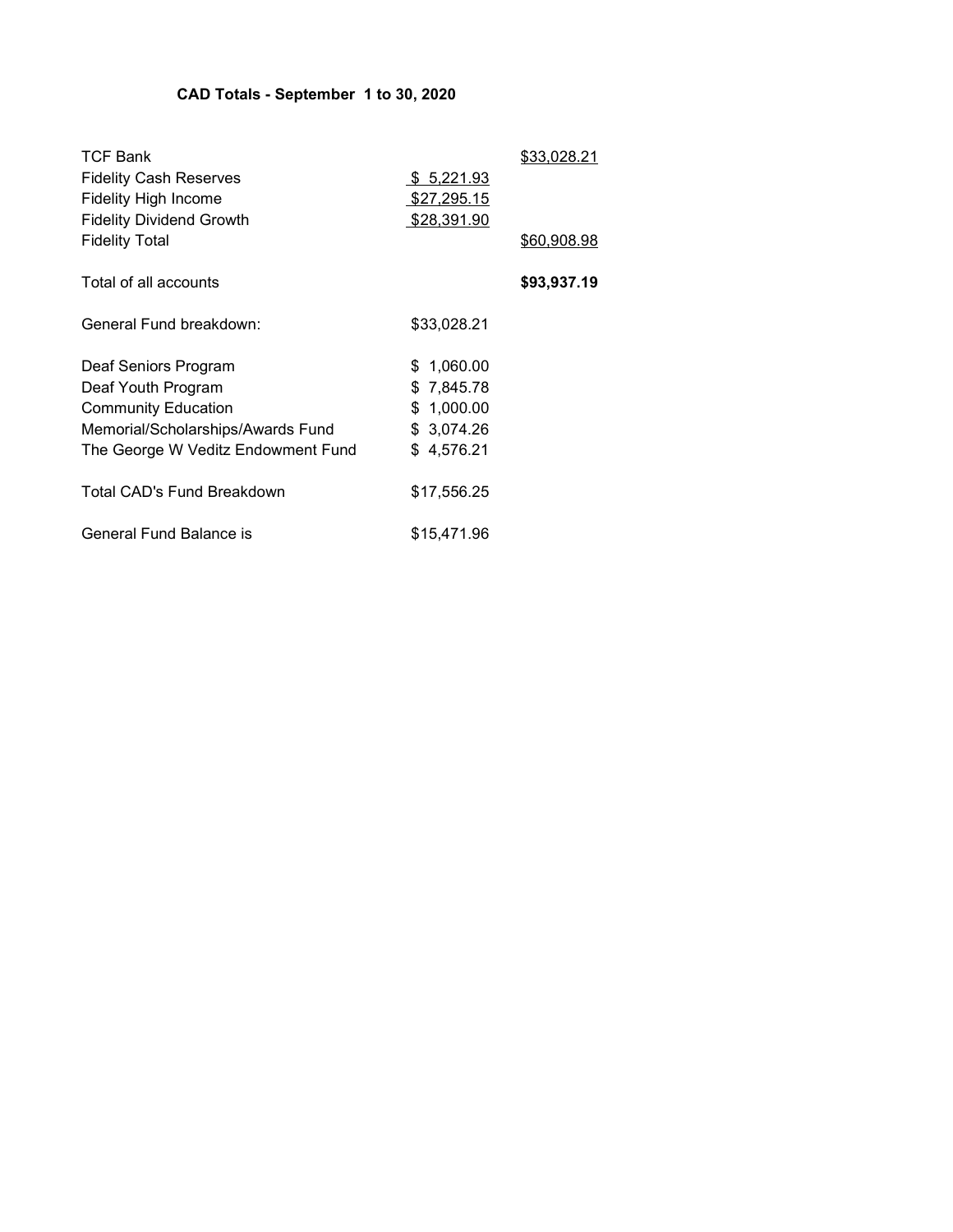### CAD Totals - October 1 to 31, 2020

| <b>TCF Bank</b><br><b>Fidelity Cash Reserves</b><br><b>Fidelity High Income</b><br><b>Fidelity Dividend Growth</b> | \$ 5,222.05<br>\$26,910.26<br><u>\$28,101.31</u> | \$32.245.67        |
|--------------------------------------------------------------------------------------------------------------------|--------------------------------------------------|--------------------|
| <b>Fidelity Total</b>                                                                                              |                                                  | <u>\$60,233.62</u> |
| Total of all accounts                                                                                              |                                                  | \$92,479.29        |
| General Fund breakdown:                                                                                            | \$32,245.67                                      |                    |
| Deaf Seniors Program                                                                                               | \$1,060.00                                       |                    |
| Deaf Youth Program                                                                                                 | \$7,845.78                                       |                    |
| <b>Community Education</b>                                                                                         | \$1,000.00                                       |                    |
| Memorial/Scholarships/Awards Fund                                                                                  | \$ 3,074.26                                      |                    |
| The George W Veditz Endowment Fund                                                                                 | \$4,576.21                                       |                    |
| Total CAD's Fund Breakdown                                                                                         | \$17,556.25                                      |                    |
| General Fund Balance is                                                                                            | \$14.689.42                                      |                    |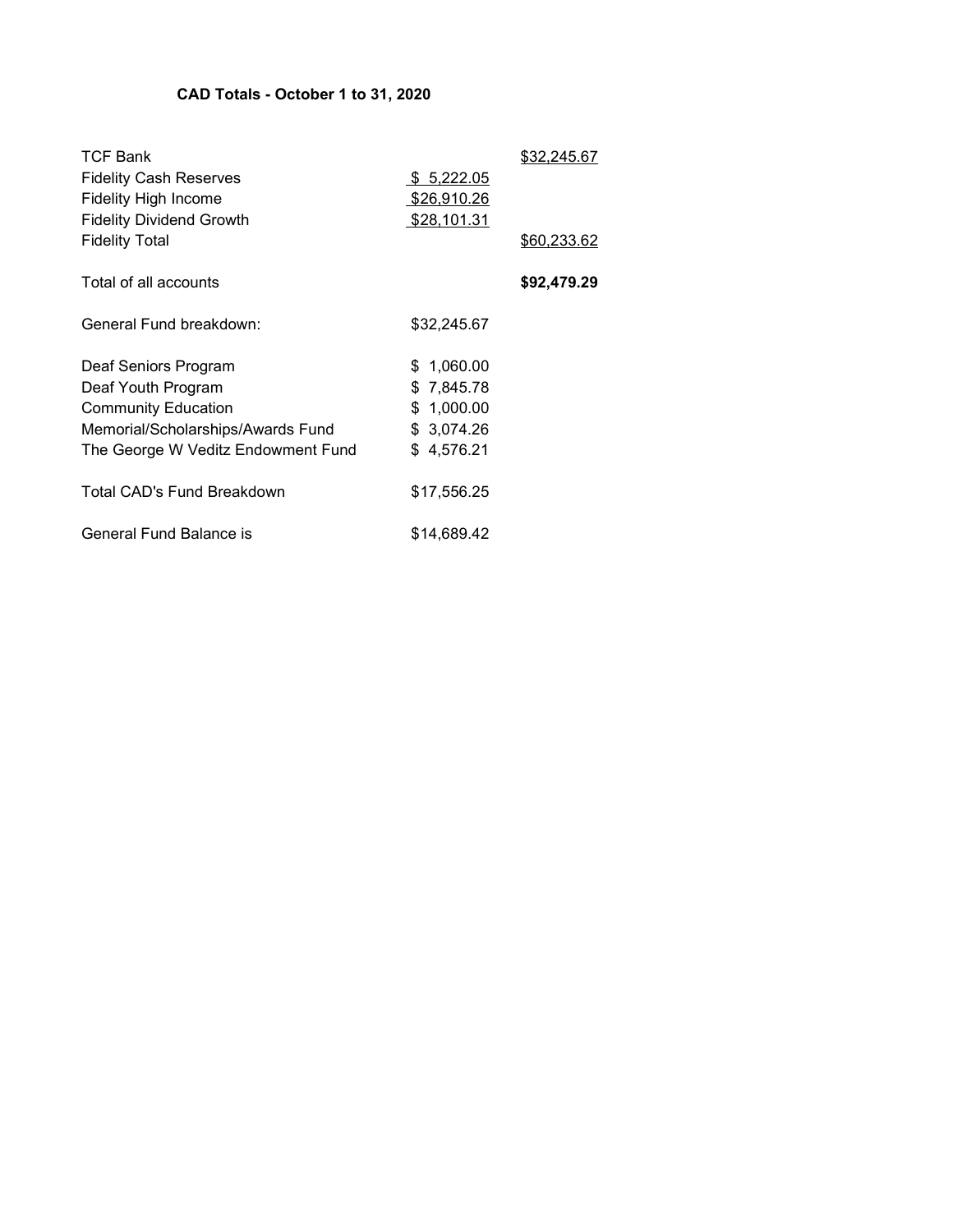# CAD Totals - November 1 to 30, 2020

| <b>TCF Bank</b><br><b>Fidelity Cash Reserves</b><br><b>Fidelity High Income</b> | \$ 5,222.05<br>\$26,910.26 | \$31.024.26 |
|---------------------------------------------------------------------------------|----------------------------|-------------|
| <b>Fidelity Dividend Growth</b><br><b>Fidelity Total</b>                        | \$28,101.31                | \$60,233.62 |
| Total of all accounts                                                           |                            | \$91,257.88 |
| General Fund breakdown:                                                         | \$31,024.26                |             |
| Deaf Seniors Program<br>Deaf Youth Program                                      | \$1,060.00<br>\$7,845.78   |             |
| <b>Community Education</b>                                                      | \$1,000.00                 |             |
| Memorial/Scholarships/Awards Fund                                               | \$3,074.26                 |             |
| The George W Veditz Endowment Fund                                              | \$4,576.21                 |             |
| Total CAD's Fund Breakdown                                                      | \$17,556.25                |             |
| General Fund Balance is                                                         | \$13,468.01                |             |